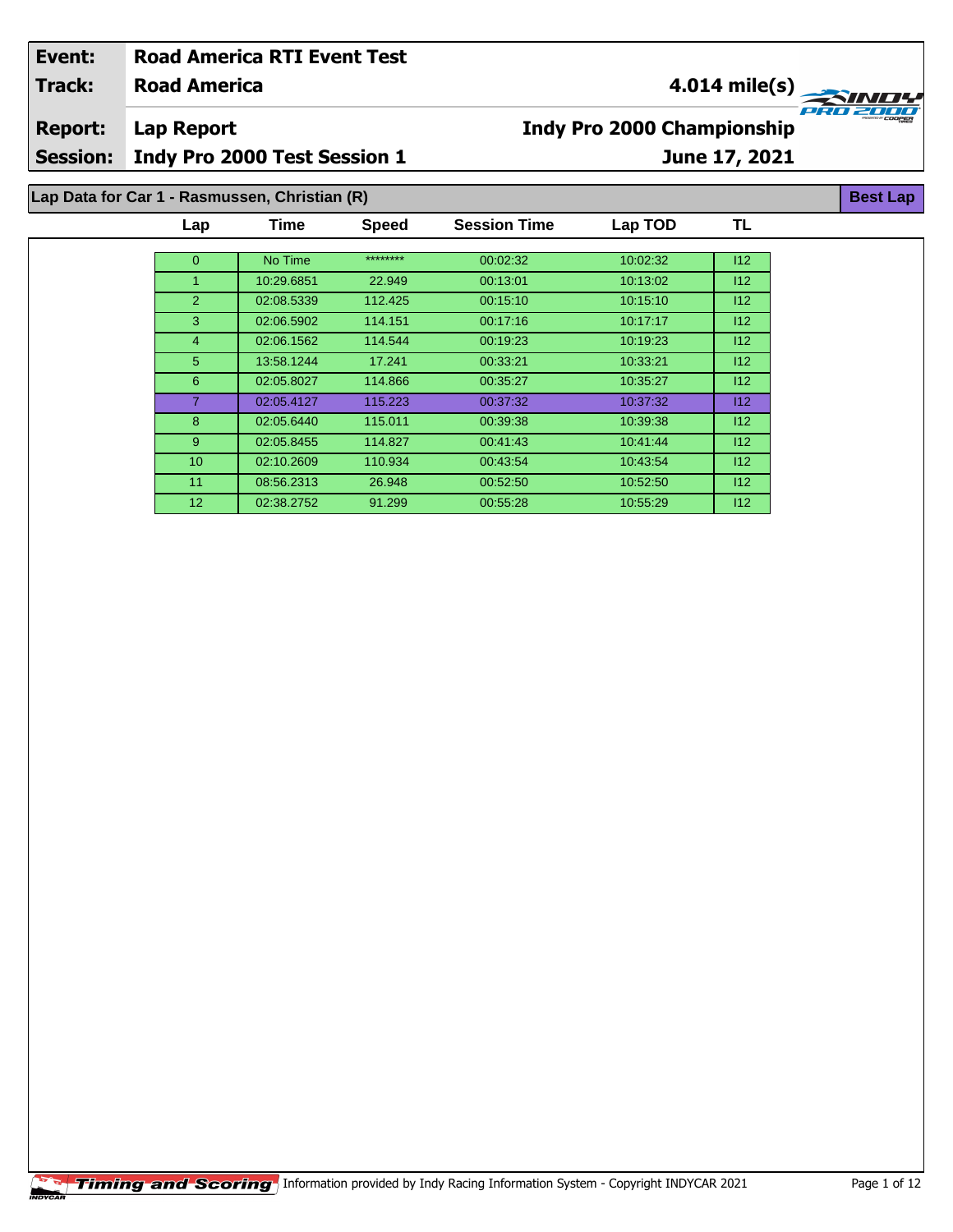| Event:                                  | <b>Road America RTI Event Test</b>    |                                       |  |  |  |  |  |  |  |
|-----------------------------------------|---------------------------------------|---------------------------------------|--|--|--|--|--|--|--|
| Track:                                  | <b>Road America</b>                   | $\overline{\phantom{a}4.014}$ mile(s) |  |  |  |  |  |  |  |
| <b>Report:</b>                          | Lap Report                            | <b>Indy Pro 2000 Championship</b>     |  |  |  |  |  |  |  |
|                                         | Session: Indy Pro 2000 Test Session 1 | June 17, 2021                         |  |  |  |  |  |  |  |
|                                         |                                       |                                       |  |  |  |  |  |  |  |
| Lap Data for Car 11 - Yeany, Hunter (R) |                                       |                                       |  |  |  |  |  |  |  |

0 No Time \*\*\*\*\*\*\*\* 00:05:12 10:05:13 I12 1 37:23.7512 6.440 00:42:36 10:42:37 I12 2 02:07.5735 113.271 00:44:44 10:44:44 I12

**TL**

**Lap Time Speed Session Time Lap TOD**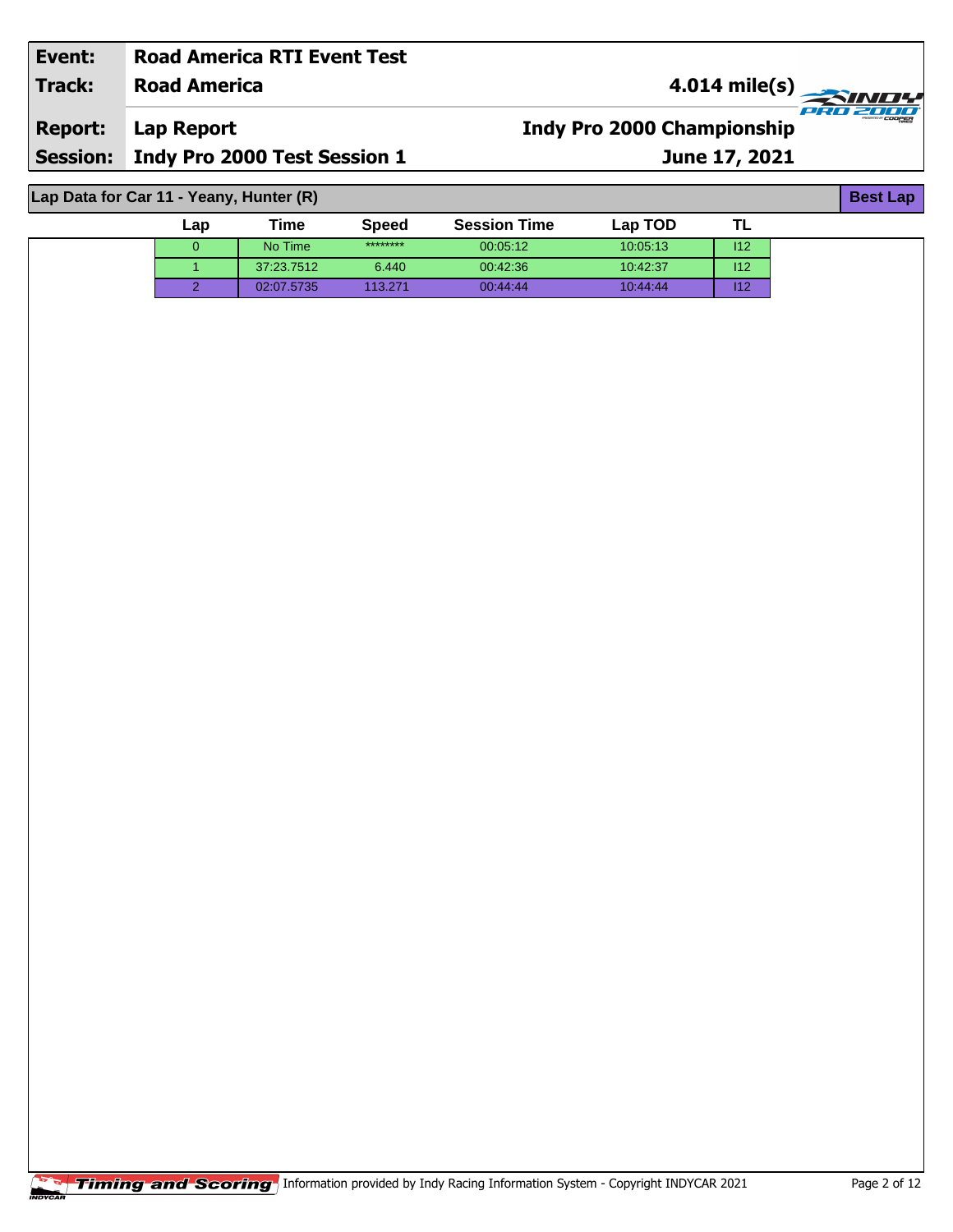| Event:                       | <b>Road America RTI Event Test</b>    |                              |              |                                                               |          |               |                 |  |  |  |
|------------------------------|---------------------------------------|------------------------------|--------------|---------------------------------------------------------------|----------|---------------|-----------------|--|--|--|
| <b>Track:</b>                | <b>Road America</b>                   |                              |              | 4.014 mile(s)<br><b>SINDY</b>                                 |          |               |                 |  |  |  |
| <b>Report:</b><br>Lap Report |                                       |                              |              | $PI \times II \times II$<br><b>Indy Pro 2000 Championship</b> |          |               |                 |  |  |  |
| <b>Session:</b>              |                                       | Indy Pro 2000 Test Session 1 |              |                                                               |          | June 17, 2021 |                 |  |  |  |
|                              | Lap Data for Car 18 - McElrea, Hunter |                              |              |                                                               |          |               | <b>Best Lap</b> |  |  |  |
|                              | Lap                                   | Time                         | <b>Speed</b> | <b>Session Time</b>                                           | Lap TOD  | TL            |                 |  |  |  |
|                              | 0                                     | No Time                      | ********     | 00:02:37                                                      | 10:02:37 | 112           |                 |  |  |  |
|                              |                                       | 02:09.9431                   | 111.206      | 00:04:47                                                      | 10:04:47 | 112           |                 |  |  |  |
|                              | $\mathcal{P}$                         | 02:06.8653                   | 113.903      | 00:06:54                                                      | 10:06:54 | 112           |                 |  |  |  |
|                              | 3                                     | 02:08.9347                   | 112.075      | 00:09:03                                                      | 10:09:03 | 112           |                 |  |  |  |
|                              | 4                                     | 02:05.7226                   | 114.939      | 00:11:08                                                      | 10:11:09 | 112           |                 |  |  |  |

 02:05.0285 115.577 00:13:13 10:13:14 I12 02:05.1966 115.422 00:15:19 10:15:19 I12 02:04.9618 115.639 00:17:24 10:17:24 I12 02:04.9278 115.670 00:19:29 10:19:29 I12 02:08.6020 112.365 00:21:37 10:21:38 I12 10 07:18.0507 32.988 00:28:55 10:28:56 112 11 02:05.5204 115.124 00:31:01 10:31:01 10:31:01 112 02:05.4332 115.204 00:33:06 10:33:07 I12 02:07.5470 113.295 00:35:14 10:35:14 I12 05:59.7842 40.164 00:41:13 10:41:14 I12 02:06.2809 114.431 00:43:20 10:43:20 I12 02:09.8606 111.276 00:45:30 10:45:30 I12 02:06.7215 114.033 00:47:36 10:47:37 I12 02:06.4946 114.237 00:49:43 10:49:43 I12 19 04:28.1226 53.895 00:54:11 10:54:11 12 02:05.9948 114.690 00:56:17 10:56:17 I12 02:06.7401 114.016 00:58:24 10:58:24 I12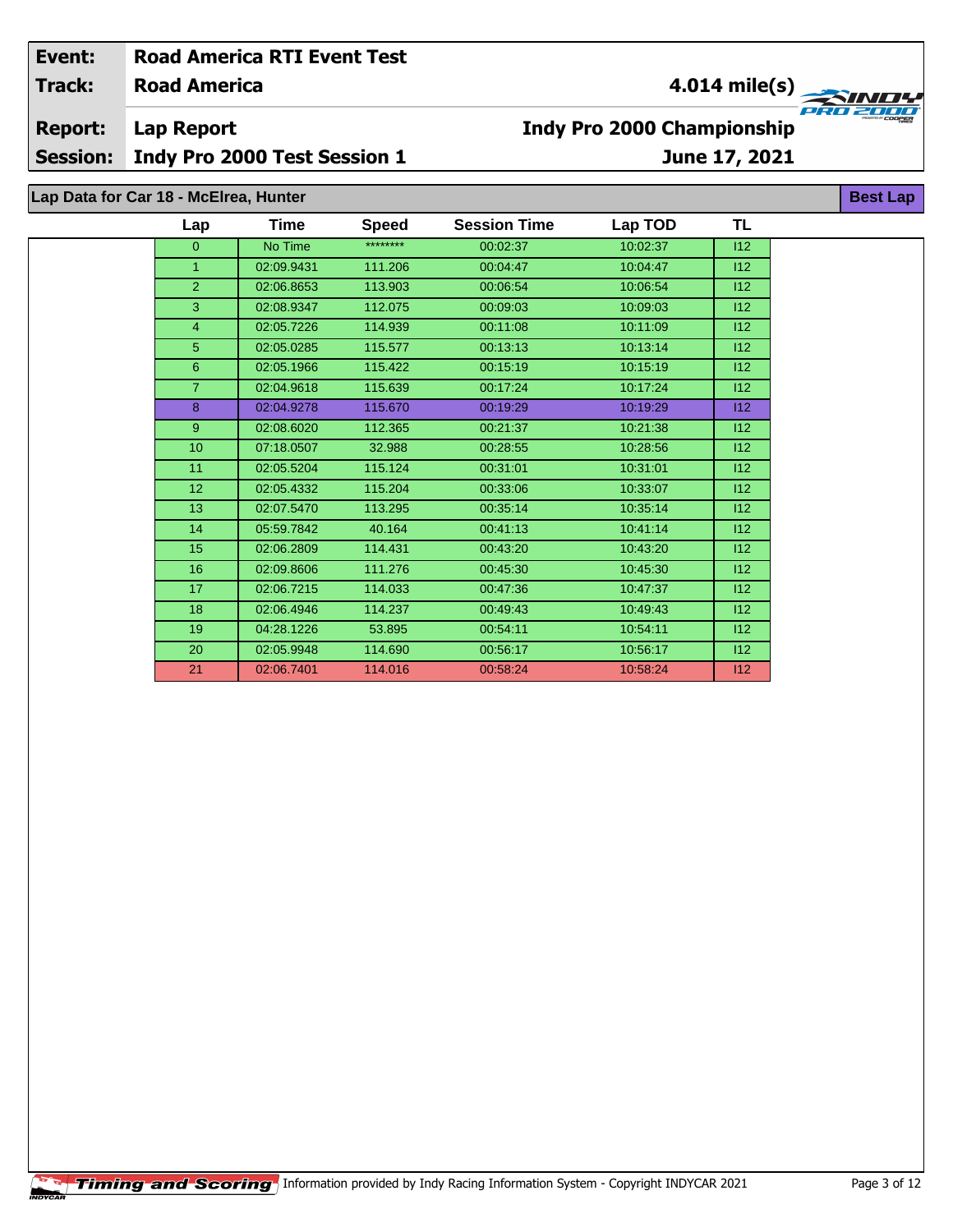| Event:          |                                           | <b>Road America RTI Event Test</b> |              |                     |                                   |     |                 |  |  |
|-----------------|-------------------------------------------|------------------------------------|--------------|---------------------|-----------------------------------|-----|-----------------|--|--|
| <b>Track:</b>   | <b>Road America</b>                       |                                    |              | 4.014 mile(s)       |                                   |     |                 |  |  |
| <b>Report:</b>  | <b>Lap Report</b>                         |                                    |              |                     | <b>Indy Pro 2000 Championship</b> |     |                 |  |  |
| <b>Session:</b> |                                           | Indy Pro 2000 Test Session 1       |              | June 17, 2021       |                                   |     |                 |  |  |
|                 | Lap Data for Car 21 - Simpson, Kyffin (R) |                                    |              |                     |                                   |     | <b>Best Lap</b> |  |  |
|                 | Lap                                       | Time                               | <b>Speed</b> | <b>Session Time</b> | Lap TOD                           | TL  |                 |  |  |
|                 | $\mathbf{0}$                              | No Time                            | ********     | 00:12:48            | 10:12:49                          | 112 |                 |  |  |
|                 |                                           | 02:07.4574                         | 113.374      | 00:14:56            | 10:14:56                          | 112 |                 |  |  |
|                 | $\overline{2}$                            | 02:06.0316                         | 114.657      | 00:17:02            | 10:17:02                          | 112 |                 |  |  |
|                 | 3                                         | 02:05.5707                         | 115.078      | 00:19:07            | 10:19:08                          | 112 |                 |  |  |
|                 | 4                                         | 02:05.5924                         | 115.058      | 00:21:13            | 10:21:13                          | 112 |                 |  |  |
|                 | 5                                         | 02:05.4542                         | 115.185      | 00:23:18            | 10:23:19                          | 112 |                 |  |  |
|                 | 6                                         | 09:28.6513                         | 25.412       | 00:32:47            | 10:32:47                          | 112 |                 |  |  |
|                 | $\overline{7}$                            | 02:05.9627                         | 114.720      | 00:34:53            | 10:34:53                          | 112 |                 |  |  |
|                 | 8                                         | 02:05.9481                         | 114.733      | 00:36:59            | 10:36:59                          | 112 |                 |  |  |
|                 | 9                                         | 02:05.5607                         | 115.087      | 00:39:04            | 10:39:05                          | 112 |                 |  |  |
|                 | 10                                        | 02:05.6864                         | 114.972      | 00:41:10            | 10:41:11                          | 112 |                 |  |  |
|                 | 11                                        | 10:15.7804                         | 23.467       | 00:51:26            | 10:51:26                          | 112 |                 |  |  |

 02:06.0001 114.686 00:53:32 10:53:32 I12 02:06.2390 114.469 00:55:38 10:55:39 I12 02:06.4643 114.265 00:57:45 10:57:45 I12 02:28.7077 97.173 01:00:13 11:00:14 I12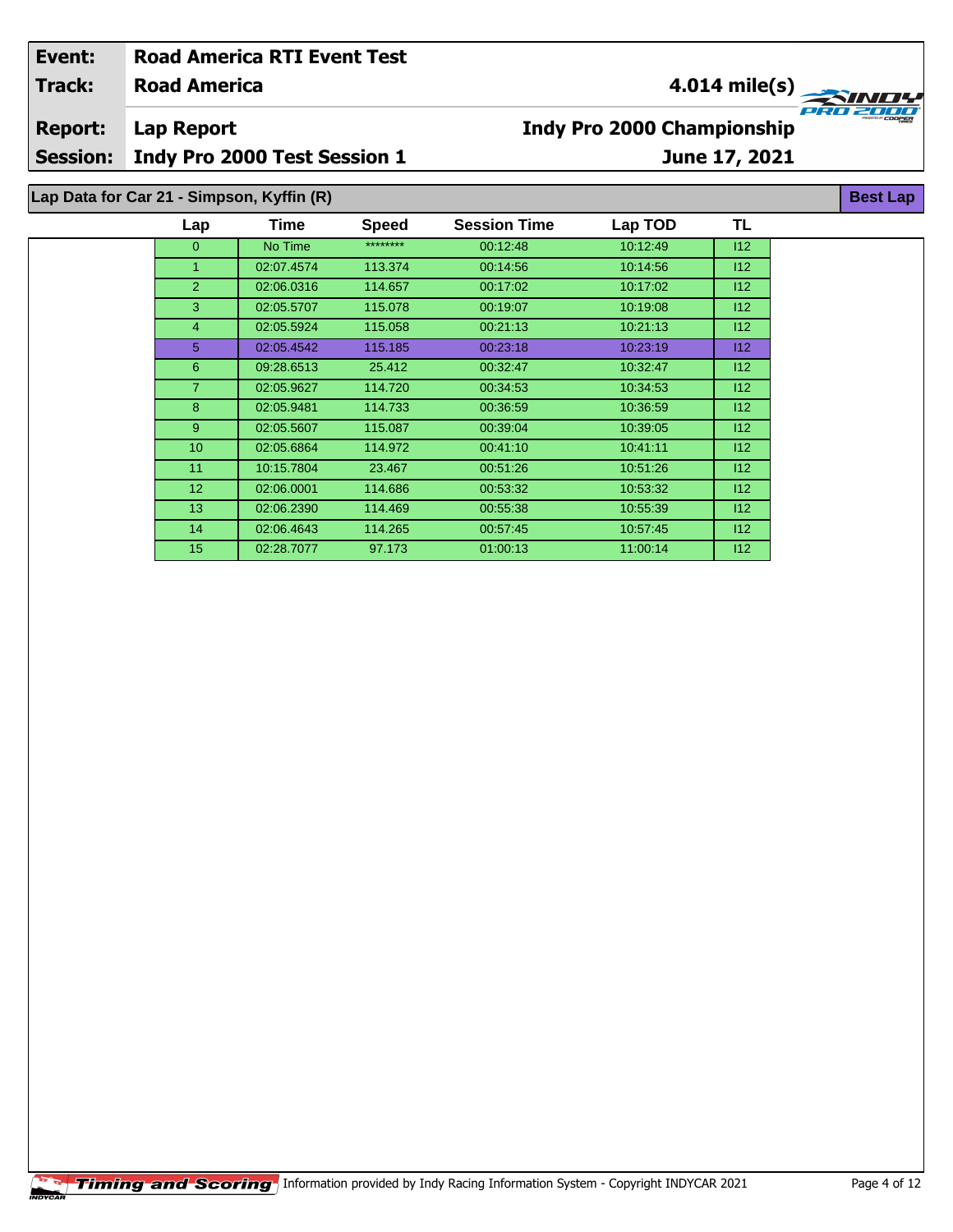| Event:          |                                        | <b>Road America RTI Event Test</b> |              |                                                                              |          |     |                 |  |
|-----------------|----------------------------------------|------------------------------------|--------------|------------------------------------------------------------------------------|----------|-----|-----------------|--|
| <b>Track:</b>   | <b>Road America</b>                    |                                    |              | 4.014 mile(s)<br>e e c<br><b>Indy Pro 2000 Championship</b><br>June 17, 2021 |          |     |                 |  |
| <b>Report:</b>  | <b>Lap Report</b>                      |                                    |              |                                                                              |          |     |                 |  |
| <b>Session:</b> |                                        | Indy Pro 2000 Test Session 1       |              |                                                                              |          |     |                 |  |
|                 | Lap Data for Car 22 - Sulaiman, Manuel |                                    |              |                                                                              |          |     | <b>Best Lap</b> |  |
|                 | Lap                                    | <b>Time</b>                        | <b>Speed</b> | <b>Session Time</b>                                                          | Lap TOD  | TL  |                 |  |
|                 | $\overline{0}$                         | No Time                            | ********     | 00:12:40                                                                     | 10:12:40 | 112 |                 |  |
|                 | 1                                      | 02:07.2564                         | 113.553      | 00.14.47                                                                     | 10:14:48 | 112 |                 |  |
|                 | $\overline{2}$                         | 02:06.1049                         | 114.590      | 00:16:53                                                                     | 10:16:54 | 112 |                 |  |
|                 | 3                                      | 02:06.0722                         | 114.620      | 00:18:59                                                                     | 10:18:60 | 112 |                 |  |
|                 | 4                                      | 02:09.1147                         | 111.919      | 00:21:08                                                                     | 10:21:09 | 112 |                 |  |
|                 | 5                                      | 02:05.4264                         | 115.210      | 00:23:14                                                                     | 10:23:14 | 112 |                 |  |
|                 | 6                                      | 09:19.5311                         | 25.826       | 00:32:33                                                                     | 10:32:34 | 112 |                 |  |
|                 | $\overline{7}$                         | 02:05.5183                         | 115.126      | 00:34:39                                                                     | 10:34:39 | 112 |                 |  |
|                 | 8                                      | 02:05.3516                         | 115.279      | 00:36:44                                                                     | 10:36:45 | 112 |                 |  |
|                 | 9                                      | 02:05.4288                         | 115.208      | 00:38:50                                                                     | 10:38:50 | 112 |                 |  |

 02:05.6019 115.049 00:40:55 10:40:56 I12 09:35.2984 25.118 00:50:31 10:50:31 I12 02:06.2194 114.486 00:52:37 10:52:37 I12 02:06.1347 114.563 00:54:43 10:54:43 I12 02:06.3834 114.338 00:56:49 10:56:50 I12 02:11.6035 109.803 00:59:01 10:59:01 I12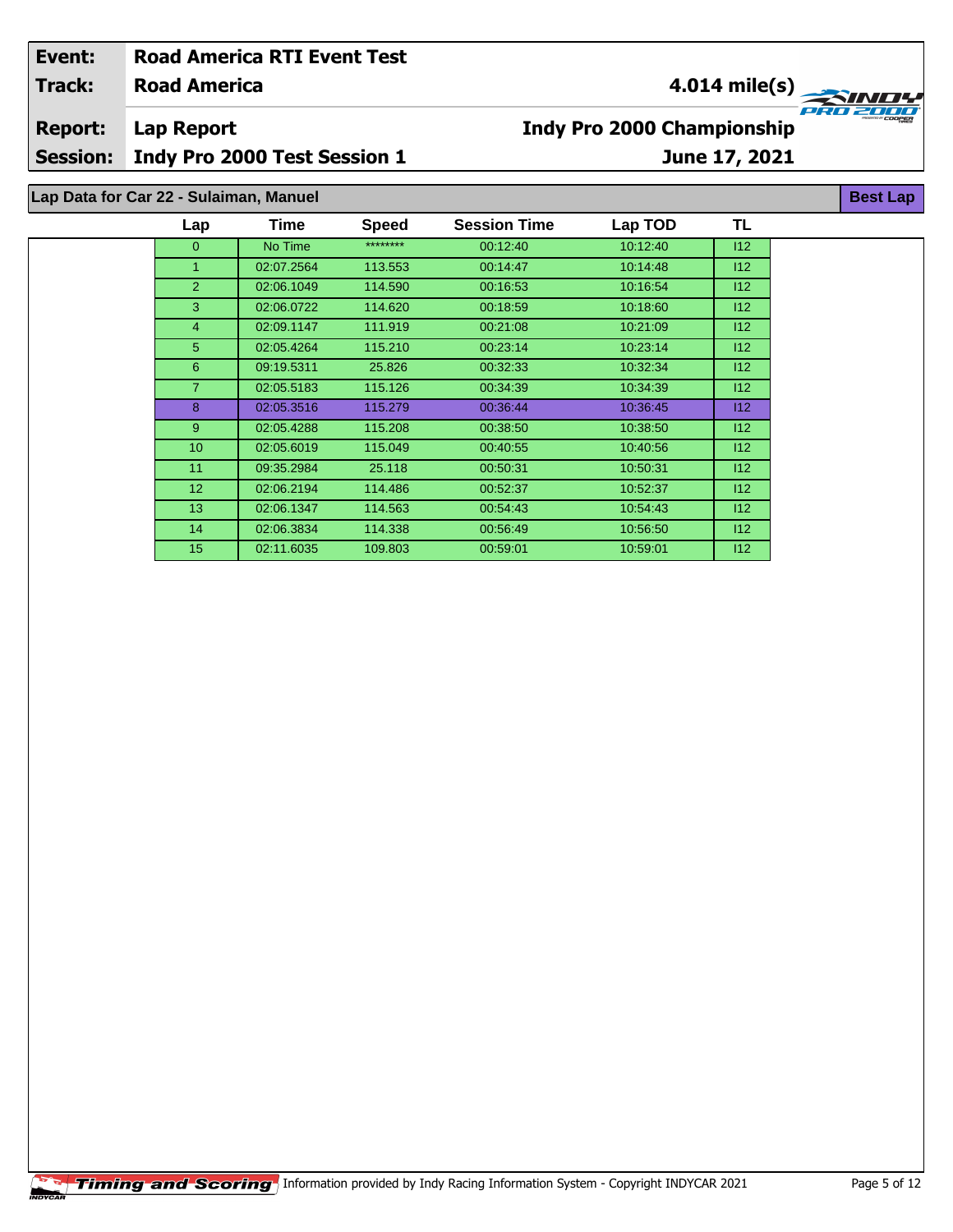| Event:                               | <b>Road America RTI Event Test</b>         |         |              |                                   |                           |     |                 |  |
|--------------------------------------|--------------------------------------------|---------|--------------|-----------------------------------|---------------------------|-----|-----------------|--|
| <b>Track:</b><br><b>Road America</b> |                                            |         |              | $4.014 \text{ mile(s)}$           |                           |     |                 |  |
| <b>Report:</b><br><b>Session:</b>    | Lap Report<br>Indy Pro 2000 Test Session 1 |         |              | <b>Indy Pro 2000 Championship</b> | PRO ZOUD<br>June 17, 2021 |     |                 |  |
|                                      | Lap Data for Car 3 - Roe, James (R)        |         |              |                                   |                           |     | <b>Best Lap</b> |  |
|                                      | Lap                                        | Time    | <b>Speed</b> | <b>Session Time</b>               | Lap TOD                   | TL  |                 |  |
|                                      | $\Omega$                                   | No Time | ********     | 00:03:20                          | 10:03:20                  | 112 |                 |  |

 02:09.0425 111.982 00:05:29 10:05:29 I12 02:07.4168 113.410 00:07:36 10:07:37 I12 02:07.1035 113.690 00:09:43 10:09:44 I12 02:06.8832 113.887 00:11:50 10:11:51 I12 05:52.2042 41.028 00:17:42 10:17:43 I12 02:06.9663 113.813 00:19:49 10:19:50 I12 02:06.9918 113.790 00:21:56 10:21:57 I12 02:07.0199 113.765 00:24:03 10:24:04 I12 9 11:28.5024 20.988 00:35:32 10:35:32 10:35:32 112 02:07.1392 113.658 00:37:39 10:37:40 I12 11 02:07.2015 113.602 00:39:46 10:39:47 | 112 02:07.5117 113.326 00:41:54 10:41:54 I12 13 02:07.1148 113.680 00:44:01 10:44:01 112 02:07.3914 113.433 00:46:08 10:46:09 I12 05:33.9144 43.276 00:51:42 10:51:43 I12 16 02:07.5382 113.303 00:53:50 10:53:50 10:53:50 12 02:07.2221 113.584 00:55:57 10:55:57 I12 02:07.1365 113.661 00:58:04 10:58:05 I12 02:18.6584 104.216 01:00:23 11:00:23 I12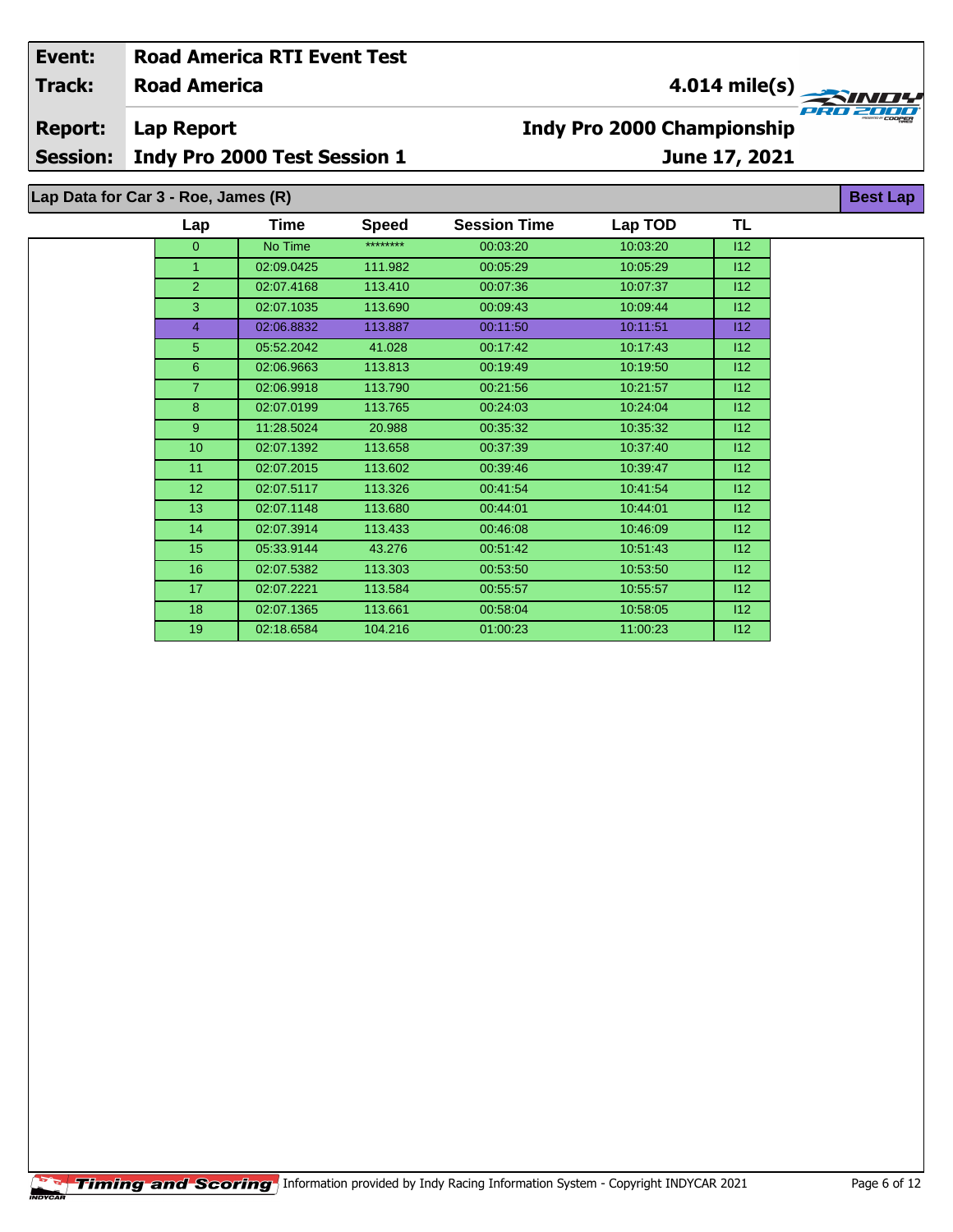| Event:                                                            |                     | <b>Road America RTI Event Test</b> |              |                     |                                   |                 |  |  |  |  |  |  |
|-------------------------------------------------------------------|---------------------|------------------------------------|--------------|---------------------|-----------------------------------|-----------------|--|--|--|--|--|--|
| <b>Track:</b>                                                     | <b>Road America</b> |                                    |              |                     |                                   | $4.014$ mile(s) |  |  |  |  |  |  |
| <b>Report:</b>                                                    | Lap Report          |                                    |              |                     | <b>Indy Pro 2000 Championship</b> |                 |  |  |  |  |  |  |
| <b>Session:</b>                                                   |                     | Indy Pro 2000 Test Session 1       |              |                     |                                   | June 17, 2021   |  |  |  |  |  |  |
| Lap Data for Car 40 - Miller, Jack William (R)<br><b>Best Lap</b> |                     |                                    |              |                     |                                   |                 |  |  |  |  |  |  |
|                                                                   | Lap                 | Time                               | <b>Speed</b> | <b>Session Time</b> | Lap TOD                           | TL              |  |  |  |  |  |  |
|                                                                   | $\overline{0}$      | No Time                            | ********     | 00:02:25            | 10:02:25                          | 112             |  |  |  |  |  |  |
|                                                                   | 1                   | 03:09.8340                         | 76.121       | 00:05:34            | 10:05:35                          | 112             |  |  |  |  |  |  |
|                                                                   | $\overline{2}$      | 02:10.9226                         | 110.374      | 00:07:45            | 10:07:46                          | 112             |  |  |  |  |  |  |
|                                                                   | 3                   | 02:08.6440                         | 112.329      | 00:09:54            | 10:09:54                          | 112             |  |  |  |  |  |  |
|                                                                   | $\overline{4}$      | 02:07.0267                         | 113.759      | 00:12:01            | 10:12:01                          | 112             |  |  |  |  |  |  |
|                                                                   | 5 <sup>5</sup>      | 02:06.9350                         | 113.841      | 00:14:08            | 10:14:08                          | 112             |  |  |  |  |  |  |
|                                                                   | 6                   | 02:06.7408                         | 114.015      | 00:16:15            | 10:16:15                          | 112             |  |  |  |  |  |  |
|                                                                   | $\overline{7}$      | 02:06.1183                         | 114.578      | 00:18:21            | 10:18:21                          | 112             |  |  |  |  |  |  |
|                                                                   | 8                   | 02:06.4524                         | 114.275      | 00:20:27            | 10:20:28                          | 112             |  |  |  |  |  |  |
|                                                                   | 9                   | 02:06.4672                         | 114.262      | 00:22:34            | 10:22:34                          | 112             |  |  |  |  |  |  |
|                                                                   | 10                  | 07:13.1731                         | 33.359       | 00:29:47            | 10:29:47                          | 112             |  |  |  |  |  |  |
|                                                                   | 11                  | 02:06.1925                         | 114.511      | 00:31:53            | 10:31:54                          | 112             |  |  |  |  |  |  |
|                                                                   | 12                  | 02:06.1301                         | 114.567      | 00:33:59            | 10:33:60                          | 112             |  |  |  |  |  |  |
|                                                                   | 13                  | 02:06.8103                         | 113.953      | 00:36:06            | 10:36:06                          | 112             |  |  |  |  |  |  |
|                                                                   | 14                  | 02:06.5156                         | 114.218      | 00:38:12            | 10:38:13                          | 112             |  |  |  |  |  |  |
|                                                                   | 15                  | 02:06.2733                         | 114.437      | 00:40:19            | 10:40:19                          | 112             |  |  |  |  |  |  |
|                                                                   | 16                  | 07:28.3608                         | 32.229       | 00:47:47            | 10:47:48                          | 112             |  |  |  |  |  |  |
|                                                                   | 17                  | 02:07.1930                         | 113.610      | 00:49:54            | 10:49:55                          | 112             |  |  |  |  |  |  |

 02:06.7216 114.033 00:52:01 10:52:02 I12 02:08.4956 112.458 00:54:10 10:54:10 I12 02:10.0250 111.136 00:56:20 10:56:20 I12 02:08.6607 112.314 00:58:28 10:58:29 I12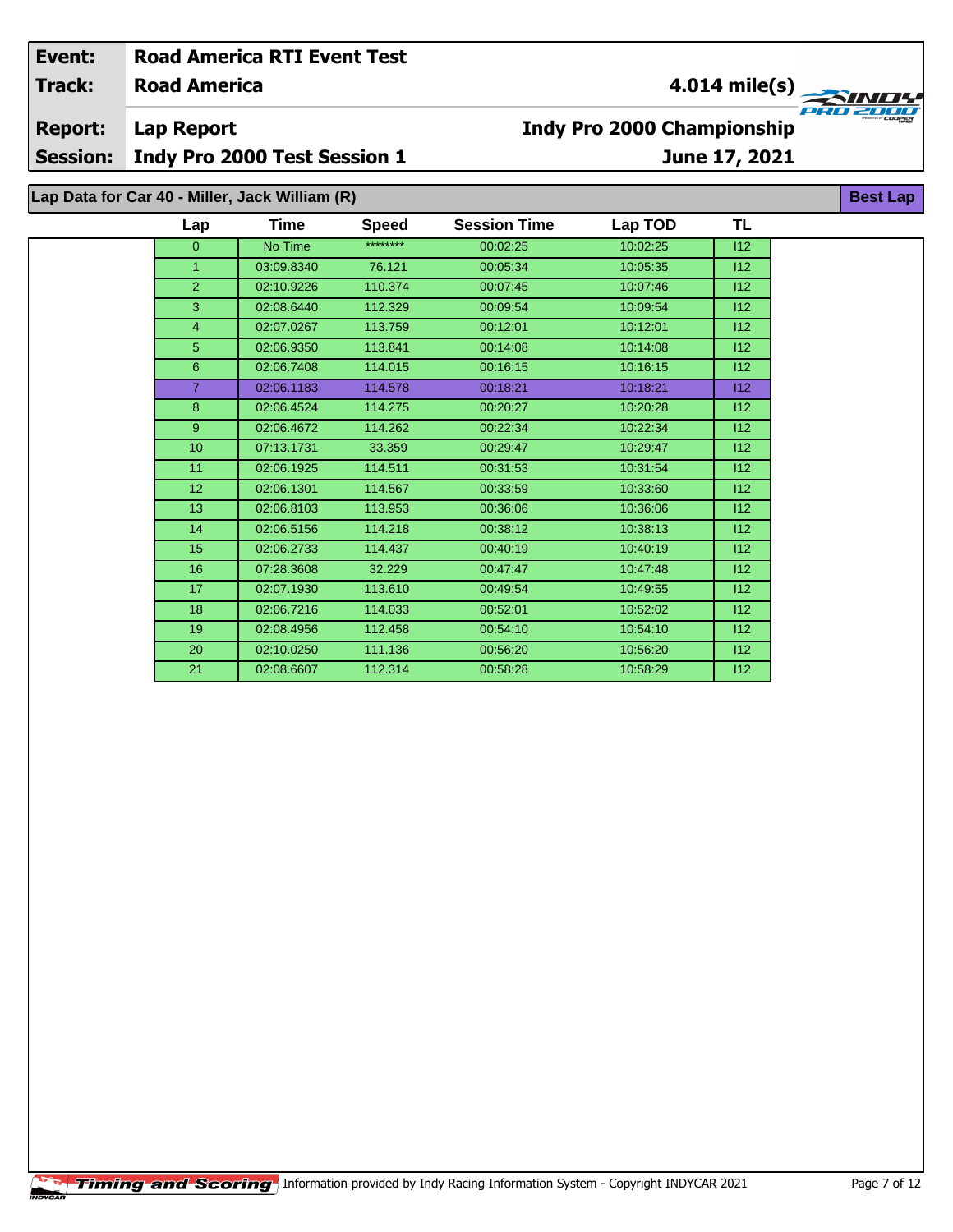## **Road America Lap Report June 17, 2021 Event: Road America RTI Event Test Track: Report: Session: Indy Pro 2000 Test Session 1 Indy Pro 2000 Championship 4.014 mile(s) Best Lap Lap Data for Car 42 - Petrov, Artem**

| Lap             | Time       | <b>Speed</b> | <b>Session Time</b> | Lap TOD  | TL  |  |
|-----------------|------------|--------------|---------------------|----------|-----|--|
| $\overline{0}$  | No Time    | ********     | 00:02:12            | 10:02:13 | 112 |  |
| 1               | 04:37.7717 | 52.023       | 00:06:50            | 10:06:50 | 112 |  |
| $\overline{2}$  | 02:08.9477 | 112.064      | 00:08:59            | 10:08:59 | 112 |  |
| 3               | 02:05.8588 | 114.814      | 00:11:05            | 10:11:05 | 112 |  |
| $\overline{4}$  | 02:05.5870 | 115.063      | 00:13:10            | 10:13:11 | 112 |  |
| $5^{\circ}$     | 02:05.9960 | 114.689      | 00:15:16            | 10:15:17 | 112 |  |
| 6               | 02:05.5081 | 115.135      | 00:17:22            | 10:17:22 | 112 |  |
| $\overline{7}$  | 02:05.2635 | 115.360      | 00:19:27            | 10:19:27 | 112 |  |
| 8               | 06:54.8488 | 34.833       | 00:26:22            | 10:26:22 | 112 |  |
| $9^{\circ}$     | 02:05.6370 | 115.017      | 00:28:27            | 10:28:28 | 112 |  |
| 10 <sup>1</sup> | 02:05.0526 | 115.555      | 00:30:32            | 10:30:33 | 112 |  |
| 11              | 02:04.8150 | 115.775      | 00:32:37            | 10:32:38 | 112 |  |
| 12 <sub>2</sub> | 02:04.7921 | 115.796      | 00:34:42            | 10:34:43 | 112 |  |
| 13              | 02:04.9152 | 115.682      | 00:36:47            | 10:36:48 | 112 |  |
| 14              | 02:04.9800 | 115.622      | 00:38:52            | 10:38:52 | 112 |  |
| 15              | 02:05.4748 | 115.166      | 00:40:57            | 10:40:58 | 112 |  |
| 16              | 09:43.7985 | 24.752       | 00:50:41            | 10:50:42 | 112 |  |
| 17              | 02:06.3533 | 114.365      | 00:52:48            | 10:52:48 | 112 |  |
| 18              | 02:05.9813 | 114.703      | 00:54:54            | 10:54:54 | 112 |  |
| 19              | 02:06.3839 | 114.337      | 00:56:60            | 10.57:00 | 112 |  |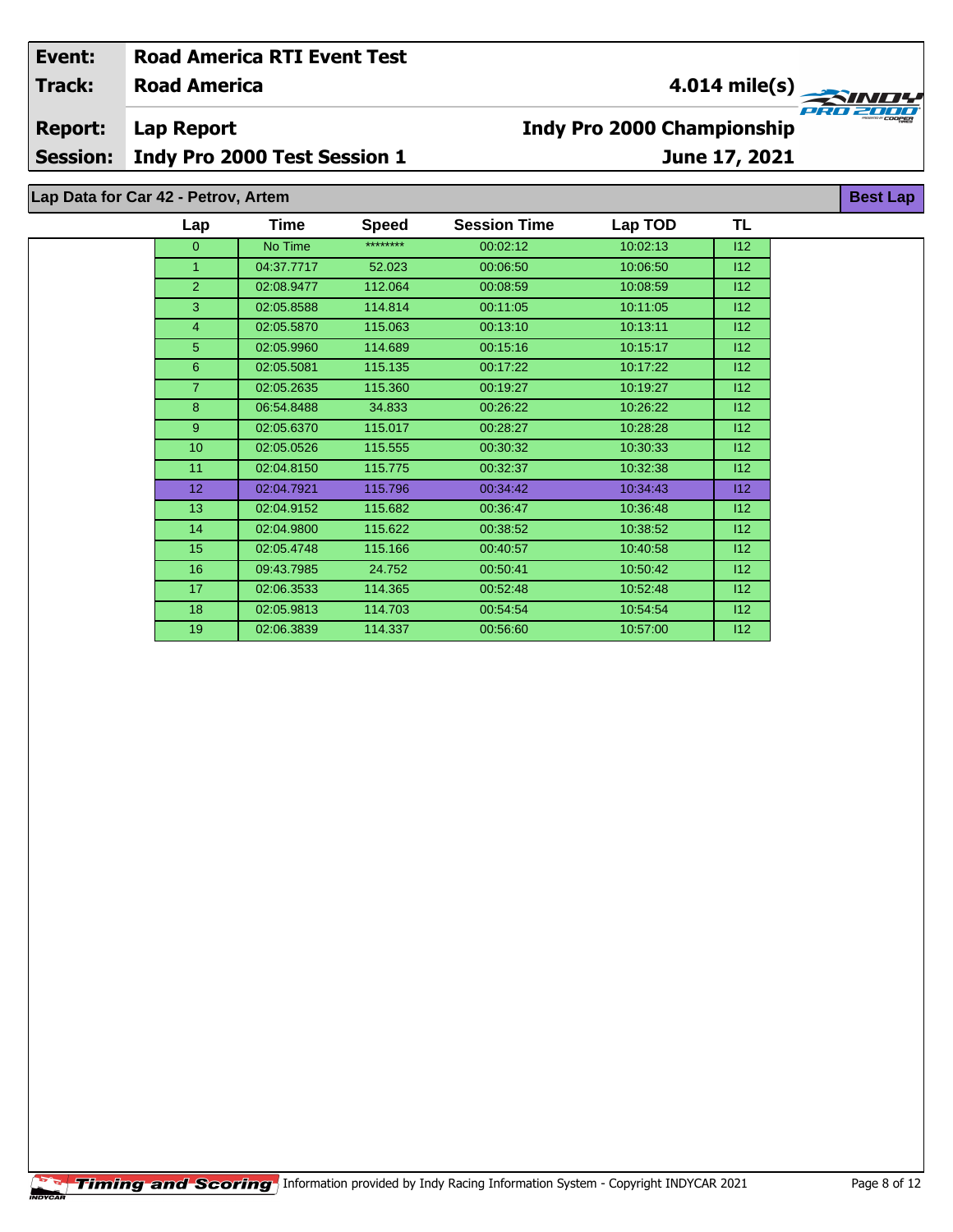| Event:          |                                           | <b>Road America RTI Event Test</b> |              |                                          |          |               |                 |  |
|-----------------|-------------------------------------------|------------------------------------|--------------|------------------------------------------|----------|---------------|-----------------|--|
| <b>Track:</b>   | <b>Road America</b>                       |                                    |              |                                          |          | 4.014 mile(s) |                 |  |
| <b>Report:</b>  | Lap Report                                |                                    |              | T/T<br><b>Indy Pro 2000 Championship</b> |          |               |                 |  |
| <b>Session:</b> |                                           | Indy Pro 2000 Test Session 1       |              |                                          |          | June 17, 2021 |                 |  |
|                 | Lap Data for Car 5 - Brichacek, Wyatt (R) |                                    |              |                                          |          |               | <b>Best Lap</b> |  |
|                 | Lap                                       | Time                               | <b>Speed</b> | <b>Session Time</b>                      | Lap TOD  | TL            |                 |  |
|                 | $\mathbf{0}$                              | No Time                            | ********     | 00:02:32                                 | 10:02:33 | 112           |                 |  |
|                 |                                           | 10:31.3934                         | 22.887       | 00:13:04                                 | 10:13:04 | 112           |                 |  |
|                 | 2                                         | 02:10.1220                         | 111.053      | 00.15.14                                 | 10:15:14 | 112           |                 |  |
|                 | 3                                         | 02:06.7486                         | 114.008      | 00:17:20                                 | 10:17:21 | 112           |                 |  |
|                 | 4                                         | 02:07.9666                         | 112.923      | 00:19:28                                 | 10:19:29 | 112           |                 |  |
|                 | 5.                                        | 02:06.6729                         | 114.076      | 00:21:35                                 | 10:21:36 | 112           |                 |  |
|                 | 6                                         | 13:21.8896                         | 18.020       | 00:34:57                                 | 10:34:57 | 112           |                 |  |
|                 |                                           | 02:06.1198                         | 114.577      | 00:37:03                                 | 10:37:04 | 112           |                 |  |
|                 | 8                                         | 02:05.8365                         | 114.835      | 00:39:09                                 | 10:39:09 | 112           |                 |  |
|                 | 9                                         | 02:06.5511                         | 114.186      | 00:41:15                                 | 10:41:16 | 112           |                 |  |

 02:06.2337 114.473 00:43:22 10:43:22 I12 02:06.1602 114.540 00:45:28 10:45:28 I12 07:25.7273 32.420 00:52:54 10:52:54 I12 02:07.0346 113.752 00:55:01 10:55:01 I12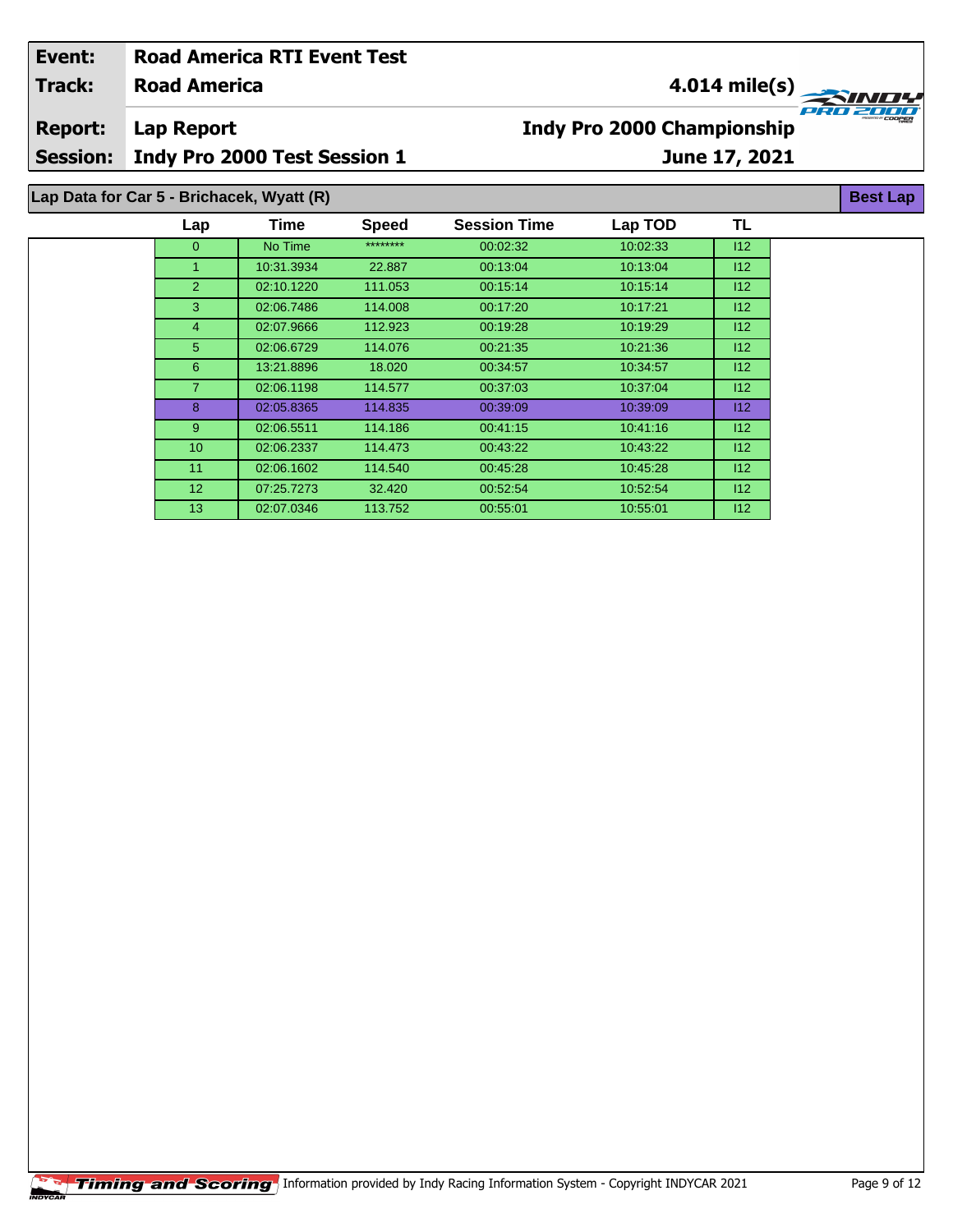## **Road America Lap Report June 17, 2021 Event: Road America RTI Event Test Track: Report: Session: Indy Pro 2000 Test Session 1 Indy Pro 2000 Championship 4.014 mile(s) Best Lap Lap Data for Car 51 - Abel, Jacob**

| Lap            | <b>Time</b> | <b>Speed</b> | <b>Session Time</b> | Lap TOD  | TL  |  |
|----------------|-------------|--------------|---------------------|----------|-----|--|
| $\overline{0}$ | No Time     | ********     | 00:02:41            | 10:02:42 | 112 |  |
| $\mathbf{1}$   | 02:10.6934  | 110.567      | 00:04:52            | 10:04:52 | 112 |  |
| $\overline{2}$ | 02:06.6240  | 114.121      | 00:06:58            | 10:06:59 | 112 |  |
| 3              | 02:05.8286  | 114.842      | 00:09:04            | 10:09:05 | 112 |  |
| $\overline{4}$ | 02:05.5131  | 115.131      | 00:11:10            | 10:11:10 | 112 |  |
| 5              | 02:09.6767  | 111.434      | 00:13:19            | 10:13:20 | 112 |  |
| 6              | 02:05.5877  | 115.062      | 00:15:25            | 10:15:25 | 112 |  |
| $\overline{7}$ | 02:05.4663  | 115.174      | 00:17:30            | 10:17:31 | 112 |  |
| 8              | 02:09.7910  | 111.336      | 00:19:40            | 10:19:41 | 112 |  |
| 9              | 08:35.6938  | 28.021       | 00:28:16            | 10:28:16 | 112 |  |
| 10             | 02:05.8473  | 114.825      | 00:30:22            | 10:30:22 | 112 |  |
| 11             | 02:05.8440  | 114.828      | 00:32:28            | 10:32:28 | 112 |  |
| 12             | 02:05.4883  | 115.153      | 00:34:33            | 10:34:34 | 112 |  |
| 13             | 06:55.6482  | 34.766       | 00:41:29            | 10:41:29 | 112 |  |
| 14             | 02:11.3897  | 109.981      | 00:43:40            | 10:43:41 | 112 |  |
| 15             | 02:06.1740  | 114.528      | 00:45:46            | 10:45:47 | 112 |  |
| 16             | 02:06.0512  | 114.639      | 00:47:52            | 10:47:53 | 112 |  |
| 17             | 07:27.1946  | 32.313       | 00:55:20            | 10:55:20 | 112 |  |
| 18             | 02:06.0223  | 114.665      | 00:57:26            | 10:57:26 | 112 |  |
| 19             | 02:26.8337  | 98.413       | 00:59:52            | 10:59:53 | 112 |  |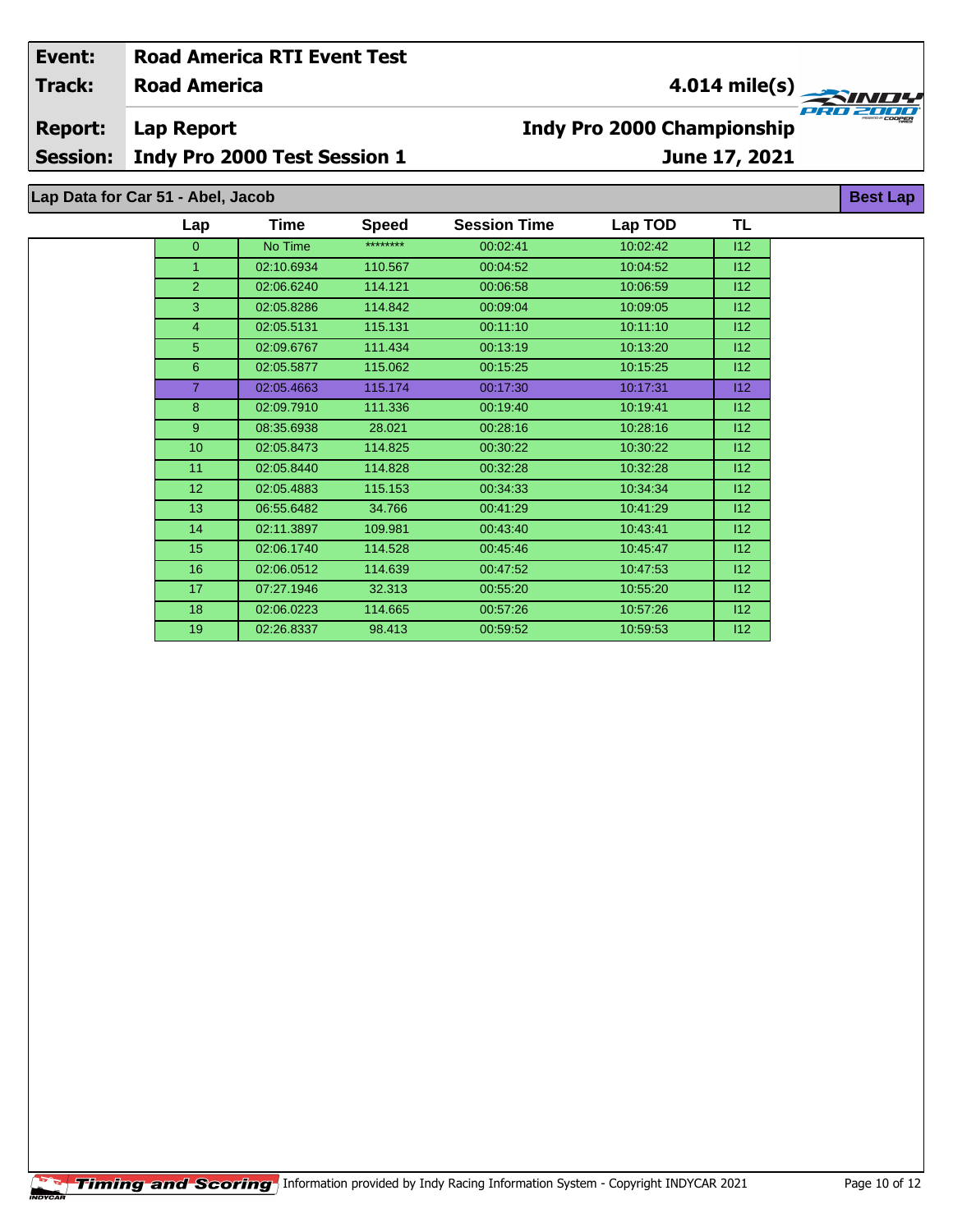| Event:<br><b>Track:</b> | <b>Road America</b>                   | <b>Road America RTI Event Test</b> |              |                                            |          | 4.014 mile(s) |                 |  |  |
|-------------------------|---------------------------------------|------------------------------------|--------------|--------------------------------------------|----------|---------------|-----------------|--|--|
| <b>Report:</b>          | <b>Lap Report</b>                     |                                    |              | e e t<br><b>Indy Pro 2000 Championship</b> |          |               |                 |  |  |
| <b>Session:</b>         |                                       | Indy Pro 2000 Test Session 1       |              | June 17, 2021                              |          |               |                 |  |  |
|                         | Lap Data for Car 55 - Gold, Reece (R) |                                    |              |                                            |          |               | <b>Best Lap</b> |  |  |
|                         | Lap                                   | Time                               | <b>Speed</b> | <b>Session Time</b>                        | Lap TOD  | TL            |                 |  |  |
|                         | $\Omega$                              | No Time                            | ********     | 00:02:12                                   | 10:02:13 | 112           |                 |  |  |
|                         |                                       | 10:34.7681                         | 22.765       | 00:12:47                                   | 10:12:47 | 112           |                 |  |  |
|                         | $\overline{2}$                        | 02:06.0947                         | 114.600      | 00:14:53                                   | 10:14:53 | 112           |                 |  |  |
|                         | 3                                     | 02:05.3438                         | 115.286      | 00:16:58                                   | 10:16:59 | 112           |                 |  |  |
|                         | 4                                     | 02:05.4102                         | 115.225      | 00:19:04                                   | 10:19:04 | 112           |                 |  |  |
|                         | 5                                     | 02:05.8000                         | 114.868      | 00:21:10                                   | 10:21:10 | 112           |                 |  |  |
|                         | 6                                     | 02:05.7910                         | 114.876      | 00:23:15                                   | 10:23:16 | 112           |                 |  |  |
|                         | $\overline{7}$                        | 10:08.5273                         | 23.747       | 00:33:24                                   | 10:33:24 | 112           |                 |  |  |
|                         | 8                                     | 02:05.4753                         | 115.165      | 00:35:29                                   | 10:35:30 | 112           |                 |  |  |

 02:05.4509 115.188 00:37:35 10:37:35 I12 02:05.5083 115.135 00:39:40 10:39:41 I12 11 02:05.8995 114.777 00:41:46 10:41:47 10:41:47 12 02:06.0204 114.667 00:43:52 10:43:53 I12 09:29.6194 25.369 00:53:22 10:53:22 I12 02:06.0249 114.663 00:55:28 10:55:28 I12 02:05.1725 115.444 00:57:33 10:57:34 I12 02:38.6152 91.104 01:00:12 11:00:12 I12